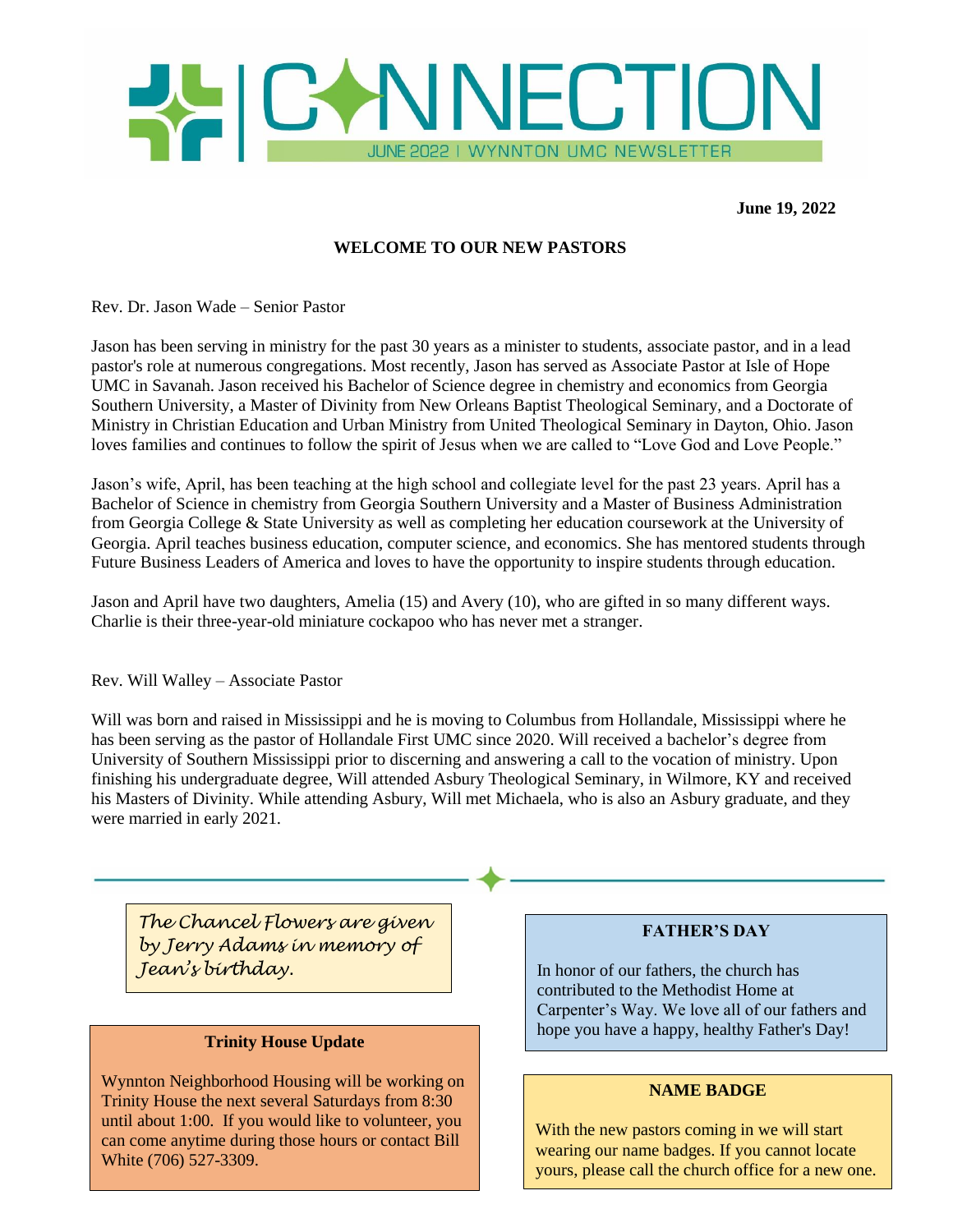

The students will begin a Tour of Columbus BBQ on Wednesday, June 22 at 11:30 AM. Our first stop is 13th Street BBQ, 5506 Veterans Parkway. Join us for food and fellowship. Come eat, and also be fed. For more information contact Rob Harbison, (706) 289-3082.

### **BE A WYNNTON WELCOMER**

WE NEED YOU! to sign-up as a Sunday morning welcomer. We are looking for volunteers to fill open slots through the end of July. Check your calendars for a few Sundays you are available to help us greet our members and guests on Sunday morning. Sign-up sheets will be available in the main hallway this Sunday.

#### **Flower Delivery**

Cindy Autry

### **CHILDREN'S SUNDAY SCHOOL**

Through Old Testament stories and mission projects, our children have been learning who God is, how He loves us and is always with us, and how we are to love God and love others. Children in Pre-K through 5th grade are welcome to join us for Children's Sunday School from 9:45 a.m. to 10:50 a.m. in the Grimes Bldg.'s first floor children's church room next to the nursery.

#### **Children's Programs**

The nursery is available from 8:30 a.m. to 12:15 p.m. as well as Sunday School for grades K-12 from 9:45-10:50 a.m. The nursery for infants through age 3 is on the first floor of the Grimes building. Children's Sunday School for K-5th Grade is on the 2nd floor of the Grimes building, and youth Sunday school is in the basement under the sanctuary. Children's Church will be offered for children through 5th Grade in the Children's Center in the Grimes building during the worship hour.

# **JOYFUL NOTES FROM THE CHOIR!** 同

This Sunday, we have the opportunity to recognize and appreciate the role our fathers played, and for some continue to play, in our lives. Throughout the world, there are many Father's Day traditions and celebrations. For Christians, every day is Father's Day as we daily praise and celebrate our heavenly Father.

In honor of our fathers, the Wesley Choir and the Chancel Choir will share original anthems based on 1 Corinthians chapter 13. Few texts convey the message of love as powerfully as this scripture. Composers Mark Hayes and Ruth Elaine Schram both have a gift for combining lyric melodies and rich harmonies. The treatment of unison or two-part voicing that flows into beautiful, luscious choral writing, creates an anthem that is as joyous to sing as it is to hear. The Chancel Choir will be joined by violinist Emma Markle.

Wesley Choir "No Greater Gift" by Ruth Elaine Schram

Chancel Choir "The Greatest Gift Is Love" by Mark Hayes Maria Chirinos – Violin

*Though I speak with tongues of angels, Though my voice is touched with gold, Without love each word is discord, clanging brass and cymbals bold. Though I know as much as prophets, Though my faith is strong and sure, without love these are as nothing, Neither words nor work endure. Though I give my goods to others, And my flesh I give to burn, Without love each gift is worthless, till the gift of love I learn. Love is always kind and patient, Neither jealous, boastful, rude; Neither selfish nor conceited, but with ev'ry grace imbued. Love releases all resentment, Takes no pleasure in the wrong; Love finds truth delightful always and endures what comes along. Though not easily offended, Love is eager to forgive, Always trusting, always hoping, Precious Love will always live! In a world that is imperfect, Many gifts will pass away; Faith and hope and love are endless; These, and these alone will stay. To a world where all is changing, Comes this promise from above: Faith and hope will last forever, But the greatest gift is love.*

God's Great Peace to You! Diana B.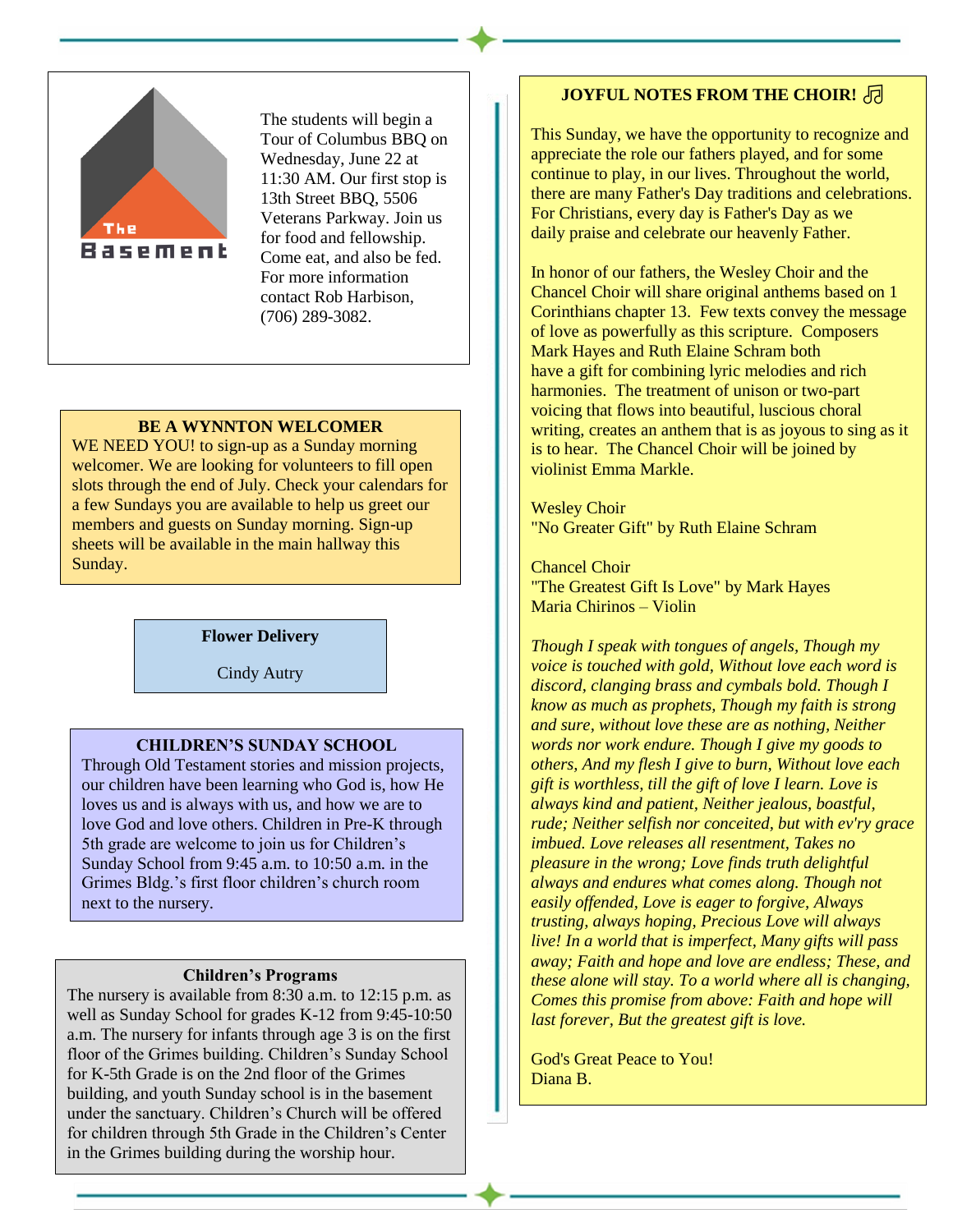### **Youth Sunday School**



Youth Sunday School meets in the Basement from 9:45-10:45 a.m. Sunday mornings. Students in 6th through 12th grade are welcome to join us for coffee, donuts, and topical discussions of God's word.

We are doing a new series exploring where students can find God. We will explore the Old Testament stories of the building of the Tabernacle and Solomon's Temple. We're going to be "hands on", building dioramas of both! We'll explore the detail that scripture captures, how the Israelites interacted with God, and how the meta-narrative of the Bible continues today in how we meet and experience God.

If you'd like more information about Wynnton's youth program, please contact Rob Harbison, r.harbison@mchsi.com, (706) 289-3082.

#### **WEEKLY CALENDAR**

#### **Sunday, June 19**

- 8:30 a.m. Traditional Worship Service Sanctuary 9:45 a.m. Sunday School for children, youth & adults 11:00 a.m. Traditional Worship Service - Sanctuary
- Streams Live on Facebook 11:00 a.m. Children's Church - Grimes Building
- 

# **Tuesday, June 21**

9 a.m.-1:00 p.m. **Office Hours** 7 a.m.-7 p.m. Run-off Elections 10:00 a.m. Quilting Group - Alpha Bldg.

#### **Wednesday, June 22**

11:30 a.m. Basement -  $13<sup>th</sup>$  St. BBQ 7:00-8:30 p.m. Choir Rehearsal

### **Thursday, June 23**

7:30 a.m. Men's Bible Study - Alpha Bldg.

**Friday, June 24**

12:00 p.m. Goodwill Meeting - Fellowship Hall

**Saturday, June 25** 8:30-1:00 p.m. Trinity House Work

#### **Our Known Prayer Concerns:**

Sue Rogers Matthew Allen Bobby Porch Lillian Cox Lynn Christenson Beverly Ragsdale Aubrey Walker The Meacham Family Daro Miller Jake Wood Kimberly Smith David Woolbright Laura Harris

Lexy McRae Dorothy Robinson Kerry Mess Jennefer Spell Jim Accordino Gwen Bolin Joyce Hawkins Denise Hill Patsy Blalock Linda Osborne Alexandria Ridley Denise Stephens Denton Spurlin

### **Christian Sympathy for loss of loved one:**

Family of Brad Trim Family of Lenore Ash Family of Larry Googe Family of Barbara Stevenson Family of Charles Ward Family of Martha Ann Elizondo Family of Glenn Killough Family of Jimmy Kent Family of Jean McGlamry

# **HAPPY BIRTHDAY**

- 19 Callie Napier, Hayden Walker
- 20 Camika Bray, Josh Edwards, Vicki Martin, Clay Richey
- 22 Nathan Calvert, Janet Stafford,
	- Deanna Stevenson
- 24 Wages Carroll, Lilah Walker
- 25 Brett Hubbard, Tyler Walker

# **OUR STEWARDSHIP**

### **6-12-22**

| Other Contributions35.00             |  |
|--------------------------------------|--|
| Wynnton Neighborhood Housing1,000.00 |  |